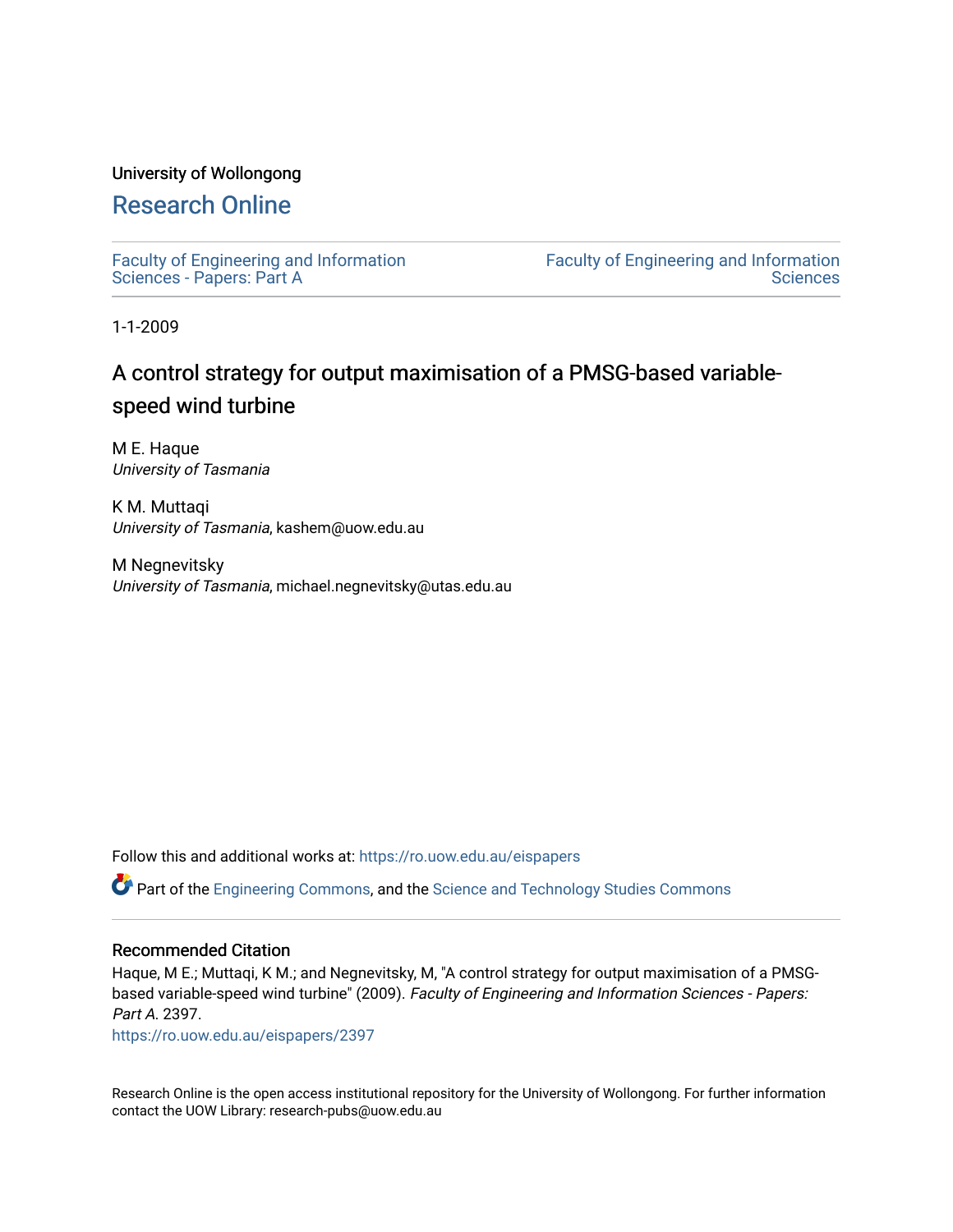## A control strategy for output maximisation of a PMSG-based variable-speed wind turbine

### Abstract

This paper presents a control strategy for output maximisation of a direct drive permanent magnet synchronous generator (PMSG)-based small-scale variable-speed wind turbine. The control topology uses a single switch three-phase switch-mode rectifi er and the generator torque, and power is controlled by controlling the switch duty cycle of the switch. To extract maximum power from the wind, the torque reference of the PMSG is calculated from generator speed and wind turbine characteristics. From this torque reference, a current reference is calculated using measured DC link voltage and generator speed. The current error is then used to control the duty cycle of the switch-mode rectifier and thereby torque of the generator is regulated through a proportionalintegral regulator. The operational characteristics of the generating system are investigated under varying wind speed through extensive simulations and the results confi rm that the proposed control strategy can maximise the output power under fluctuating wind speeds.

### Keywords

turbine, control, strategy, output, maximisation, pmsg, variable, speed, wind

### **Disciplines**

Engineering | Science and Technology Studies

### Publication Details

Haque, M. E., Muttaqi , K. M. & Negnevitsky, M. (2009). A control strategy for output maximisation of a PMSG-based variable-speed wind turbine. Australian Journal of Electrical and Electronics Engineering, 5 (3), 263-270.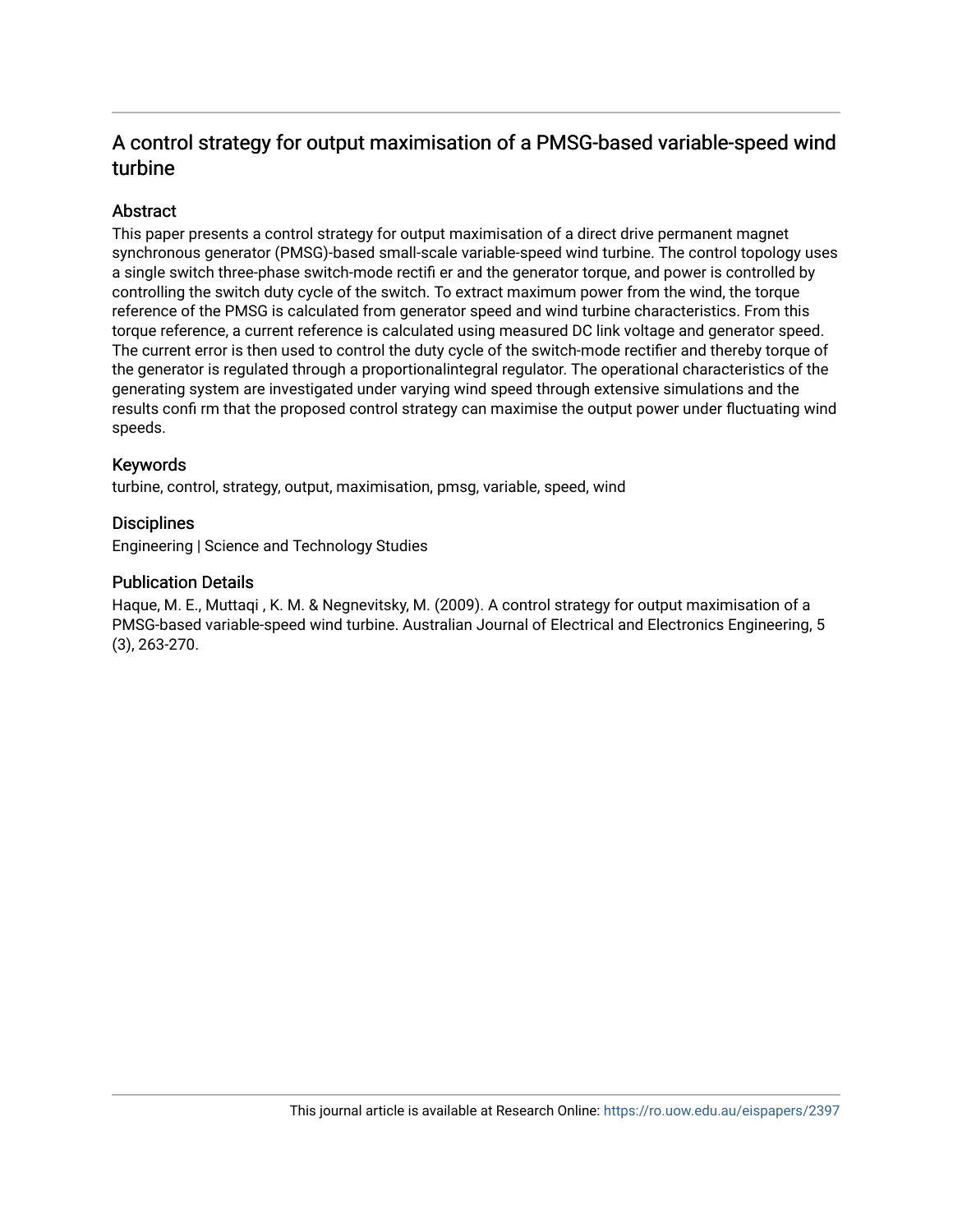# **A Control Strategy for Output Maximization of a PMSG Based Variable Speed Wind Turbine**

M. E. Haque, *Member*, *IEEE*, K. M. Muttaqi, *Senior Member*, *IEEE*, and M. Negnevitsky, *Senior Member*, *IEEE*

*Abstract*-- This paper presents a control strategy for output maximization of a direct drive permanent magnet synchronous generator (PMSG) based small scale variable speed wind turbine. The control topology uses a single switch three-phase switch-mode rectifier and the generator torque and power is controlled by controlling the switch duty cycle of the switch. To extract maximum power from the wind, the torque reference of the PMSG is calculated from generator speed and wind turbine characteristics. From this torque reference, a current reference is calculated using measured dc link voltage and generator speed. The current error is then used to control the duty cycle of the switch-mode rectifier and thereby torque of the generator is regulated through a PI regulator. The operational characteristics of the generating system are investigated under varying wind speed through extensive simulations and the results confirm that the proposed control strategy can maximize the output power under fluctuating wind speeds.

*Index Terms***—**Output maximization, permanent magnet synchronous generator, switch-mode rectifier, variable speed wind turbine

#### I. INTRODUCTION

ecently, there is a first growing interest on wind power Recently, there is a first growing interest on wind power<br>Reperation due to environmental concern and higher oil price. Many countries are affluent in renewable energy resources; however they are located in remote areas where power grid is not available. Local, small scale stand-alone distributed generation system that can utilize these renewable energy resources when grid connection is not feasible. Permanent magnet synchronous generator is suitable for such applications because of their property of self excitation, which allows an operation at a high power factor and high efficiency. Also, the direct drive PMSG is much more promising than other generators because of higher energy density, smaller size, and low losses [1,2].

To extract maximum power from the fluctuating wind, variable speed operation of the wind turbine generator is necessary. This requires a sophisticated control strategy for the generator. Optimum power/torque tracking is popular control strategy as it helps to achieve optimum wind energy utilization [3-7]. Some of these control strategies use wind velocity to obtain the desired shaft speed to vary the generator speed. However, anemometer based control strategy increases cost and reduce the reliability of the overall system. These control strategies are not suitable or too expensive for a small scale wind turbine. Sensorless control method for maximum power point tracking is reported in the literature [5,6]. In [6], the current vector of an interior type PMSG is controlled

to optimize the wind turbine operation at various wind speed, which requires six active switches to be controlled. Switchmode rectifier has been investigated for use with automotive alternator with permanent magnet synchronous machines [8,9]. The switch-mode rectifier has also been investigated for small scale variable speed wind turbine [10, 11].

In this paper, a control strategy for output maximization of a PMSG based small scale wind turbine is developed. The method has the following features:

- The generated ac power from PMSG is converted to dc power though a simple uncontrolled diode bridge rectifier.
- It requires only one active switching device (IGBT), which is used to control the generator torque to extract maximum power.
- It is suitable for small scale wind turbine.
- It is a simple, low cost solution.

The structure of the paper is as follows. The model of the wind turbine-generator system is discussed in section II. The control topology and the wind power generating system are presented in section III. In section IV, simulation results are presented and discussed. Finally conclusions are made in section V.

#### II. MODELING OF TURBINE-GENERATOR SYSTEM

 The models of PMSG and wind turbine are presented in the following sub-sections:

#### *A. PMSG Model*

The *d-* and *q-* axes voltages of the PMSG can be given by:

$$
v_d = -i_d R_s - \omega \lambda_q + p \lambda_d \tag{1}
$$

$$
v_q = -i_q R_s + \omega \lambda_d + p \lambda_d \tag{2}
$$

where,  $\lambda_d$  and  $\lambda_q$  are the *d*- and *q*- axes stator flux linkages and are given by the following equations.

$$
\lambda_d = -L_d i_d + \lambda_M \tag{3}
$$

$$
\lambda_q = -L_q i_q \tag{4}
$$

The torque equation of an interior permanent magnet synchronous generator is given by [12],

$$
T_e = -\frac{3}{2} P(\lambda_d i_q - \lambda_q i_d) = -\frac{3}{2} P[\lambda_M i_q + (L_d - L_q) i_d i_q]
$$
 (5)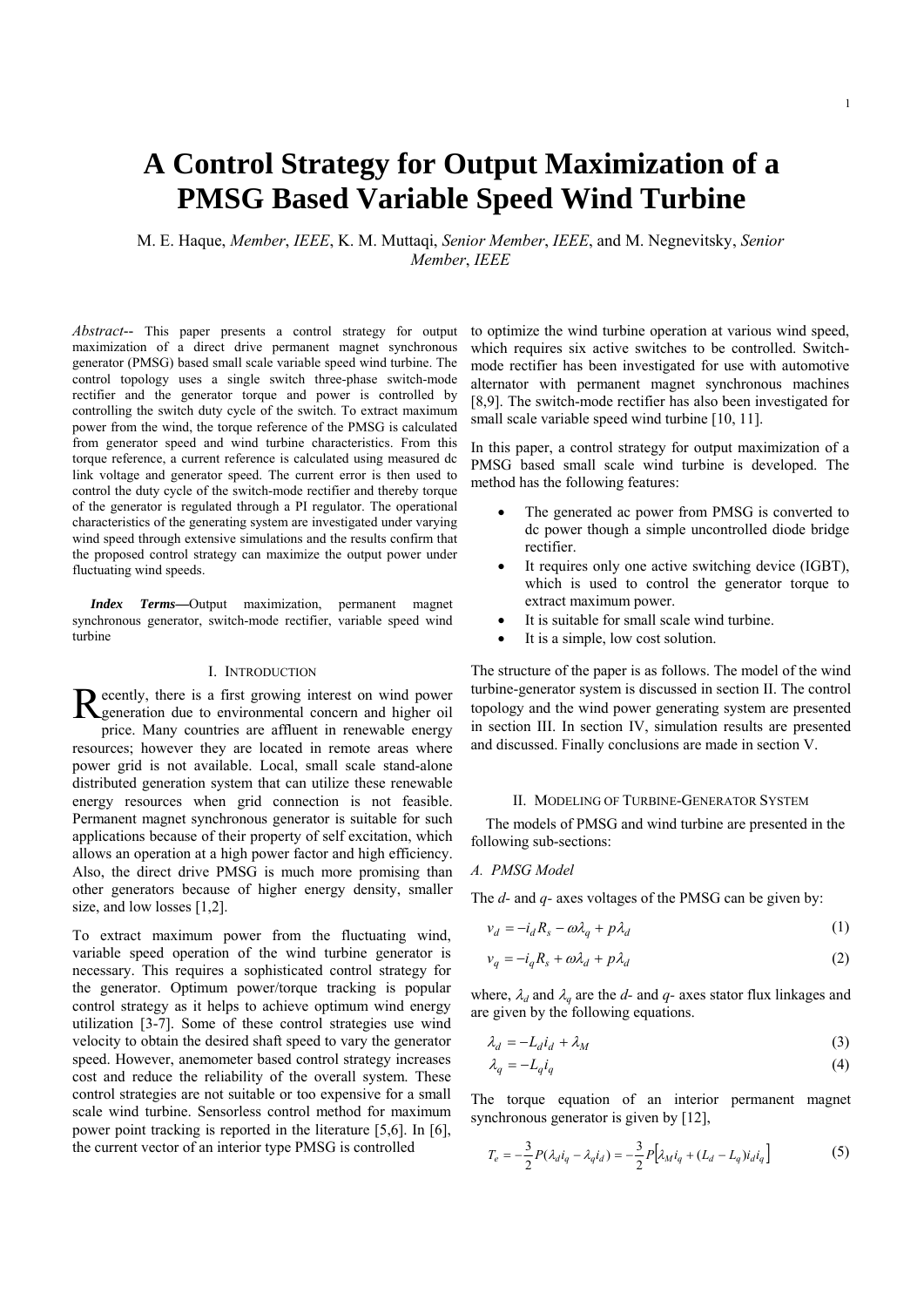For a surface PMSG, which is used in this paper  $L_d = L_a$ , therefore, the torque equation becomes:

$$
T_g = -\frac{3}{2} P \lambda_M i_q \tag{6}
$$

The generator torque and rotor speed are related by

$$
T_g = T_m - J \frac{d\omega_m}{dt} - B\omega_m \tag{7}
$$

In equations (1-7),  $v_d$ ,  $v_q$ ,  $i_d$ ,  $i_q$ ,  $L_d$  and  $L_q$  are the *d* and *q* axes stator voltages, currents and inductances respectively, *Rs* is the stator resistance,  $\lambda_M$  is the amplitude of the flux linkage (Wb) in the stator due to permanent magnet in the rotor,  $\omega$  is the electrical angular velocity in rad/sec,  $\omega_m$  is the rotor speed, *B* is the damping coefficient (Nm.s), *J* is the moment of inertia  $(kg.m<sup>2</sup>)$ , and *P* is the number of pole pairs. *p* is the operator *d/dt*. The torque equation given in (5) consists of two terms. The first term represents the excitation torque and the second term is the reluctance torque due to rotor saliency.

#### *B. Wind Turbine Aerodynamic Characteristics*

The amount of power captured by the wind turbine (power delivered by the rotor) is given by [13]:

$$
P_t = P_{wind} \times C_p(\lambda, \beta) = \frac{1}{2} \rho A v_w^3 \times C_p(\lambda, \beta)
$$
 (8)

Where,  $\rho$  is the air density (kg/m<sup>3</sup>),  $v_{\rho}$  is the wind speed in m/s,  $A$  is the blades swept area,  $C_p$  is the turbine rotor power coefficient, which is a function of tips peed ratio  $(\lambda)$  and pitch angle (β). The coefficient of performance of a wind turbine is influenced by the tip-speed to wind speed ratio (TSR), which is given by:

$$
TSR = \lambda = \frac{\omega_m R}{v_w} \tag{9}
$$

$$
\text{or, } v_w = \frac{\omega_m R}{\lambda} \tag{10}
$$

where,  $\omega_m$  = rotational speed of turbine rotor in mechanical rad/s, and  $R =$  radius of the turbine. Figure 1 shows a typical  $C_p$  versus  $\lambda$  characteristics of a wind turbine.

By substituting  $v_{\omega}$  from equation (10) into equation (8), the turbine power can be written as;

$$
P_t = 0.5 \rho A C_p \times \left(\frac{\omega_m R}{\lambda}\right)^3
$$
(11)  

$$
\underset{\begin{array}{c}\n\text{C}\\
\text{C}\\
\text{C}\\
\text{C}\\
\text{C}\\
\text{C}\\
\text{C}\\
\text{D}\\
\text{D}\\
\text{D}\\
\text{D}\\
\text{D}\\
\text{D}\\
\text{D}\\
\text{D}\\
\text{D}\\
\text{D}\\
\text{D}\\
\text{D}\\
\text{D}\\
\text{D}\\
\text{D}\\
\text{D}\\
\text{D}\\
\text{D}\\
\text{D}\\
\text{D}\\
\text{D}\\
\text{D}\\
\text{D}\\
\text{D}\\
\text{D}\\
\text{D}\\
\text{D}\\
\text{D}\\
\text{D}\\
\text{D}\\
\text{D}\\
\text{D}\\
\text{D}\\
\text{D}\\
\text{D}\\
\text{D}\\
\text{D}\\
\text{D}\\
\text{D}\\
\text{D}\\
\text{D}\\
\text{D}\\
\text{D}\\
\text{D}\\
\text{D}\\
\text{D}\\
\text{D}\\
\text{D}\\
\text{D}\\
\text{D}\\
\text{D}\\
\text{D}\\
\text{D}\\
\text{D}\\
\text{D}\\
\text{D}\\
\text{D}\\
\text{D}\\
\text{D}\\
\text{D}\\
\text{D}\\
\text{D}\\
\text{D}\\
\text{D}\\
\text{D}\\
\text{D}\\
\text{D}\\
\text{D}\\
\text{D}\\
\text{D}\\
\text{D}\\
\text{D}\\
\text{D}\\
\text{D}\\
\text{D}\\
\text{D}\\
\text{D}\\
\text{D}\\
\text{D}\\
\text{D}\\
\text{D}\\
\text{D}\\
\text{D}\\
\text{D}\\
\text{D}\\
\text{D}\\
\text{D}\\
\text{D}\\
\text{D}\\
\text{D}\\
\text{D}\\
\text{D}\\
\text{D}\\
\text{D}\\
\text{D}\\
\text{D}\\
\text{D}\\
\text{D}\\
\text{D}\\
\text{D}\\
\text{D}\\
\text{D}\\
\text{D}\\
\text{D}\\
\text{D}\\
\text{D}\\
\text{D}\\
\text{D}\\
\text{D}\\
\text{D}\\
\text{D}\\
$$

Figure 1. Typical  $C_p - \lambda$  characteristics.

#### III. SYSTEM CONFIGURATION

 Figure 2 shows the control structure of a PMSG based standalone variable speed wind turbine. However, the single switch three-phase switch-mode rectifier and its control algorithm with output power maximization are investigated in this paper. The standalone system consists of the following:

#### • Wind turbine

- Permanent magnet synchronous generator, which is directly driven by the gearless wind turbine.
- A single switch three-phase switch-mode rectifier, which is controlled to extract maximum power from the fluctuating wind.
- A PWM voltage source IGBT-inverter.

#### *A. Single Switch Three Phase Switch-mode Rectifier*

 The output of a variable speed PMSG is not suitable for use as it varies in amplitude and frequency due to fluctuating wind. A constant DC voltage is required for direct use, storage or conversion to AC via an inverter. In this paper, a single switch three-phase switch-mode rectifier is used to convert the ac output voltage of the generator to a constant dc voltage before conversion to AC voltage via an inverter.

 The single switch three phase switch-mode rectifier consists of a three-phase diode bridge rectifier and a DC to DC converter. The output of the switch-mode rectifier can be controlled by controlling the duty cycle of an active switch (such as IGBT) at any wind speed to extract maximum power from the wind turbine and to supply the loads.

The average output voltage of the rectifier considering the stator resistance and generator leakage inductance is given by:

$$
V_d = \frac{3\sqrt{6}}{\pi} V_g - \frac{3}{\pi} \omega L_s I_d - 2I_d R_s \tag{12}
$$

where,  $\omega$  = frequency, R<sub>s</sub>= stator resistance,  $L<sub>s</sub>$  = leakage inductance,  $I_d$  = rectifier average output current,  $V_m$  = maximum line to line voltage at the generator output,  $V_g$  =

RMS phase voltage at the generator output.

 The relationship between the terminal voltage of the generator and the DC bus voltage can be derived from the balance of power. From the conservation of energy, the power on the AC side must be equal to the power on the DC side. Assuming that the rectifier operates in continuous conduction, unity power factor is maintained at the generator terminal and losses in power conversion are negligible, the power balance becomes:

$$
3V_g I_g = V_d I_d \tag{13}
$$

From equations (12) and (13), the relationship between the AC generator rms current  $(I_{\sigma})$  and the DC bus current is given by

$$
I_d = \frac{\pi}{\sqrt{6}} I_g \tag{14}
$$

The output of the single switch three-phase switch-mode rectifier as shown in figure 2, is given by

$$
V_{dc} = \frac{1}{1 - D} V_d \tag{15}
$$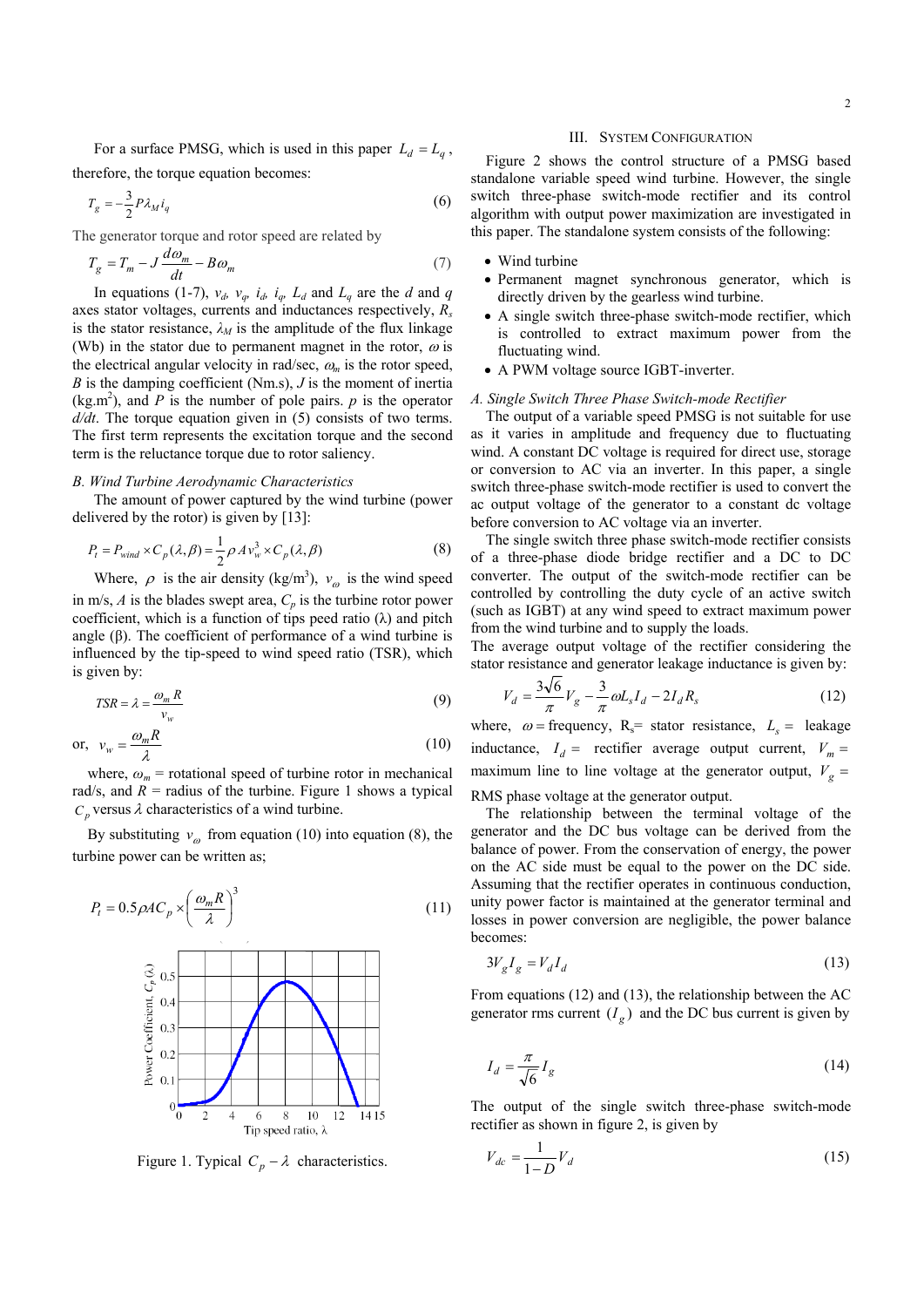

Figure 2. Control Structure of a PMSG based standalone variable speed wind turbine.

Assuming negligible losees in the converter:

$$
\frac{I_{dc}}{I_d} = \frac{1}{1 - D} \tag{16}
$$

where, the duty ratio, *off on T*  $D = \frac{T_{on}}{T}$ ,  $T_s$  period

 For the case of boost type switch-mode rectifier, the PMSG should be chosen with terminal voltage at maximum speed to allow for a small voltage boost in the dc-dc converter for all situations.

#### *B. Control Algorithm for Maximum Power Extraction*

 It is apparent from equation (11) that the wind turbine can produce maximum power when the turbine operates at maximum  $C_p$  (i.e. at  $C_p$  <sub>opt</sub>). So it is necessary to keep the rotor speed at a optimum value of the tip speed ratio,  $\lambda_{opt}$ . If the wind speed varies, the rotor speed should be adjusted to follow the change.

The target optimum power can be written from equation (11) as;

$$
P_{m\_opt} = 0.5 \rho A C_{p\_opt} \left(\frac{\omega_{m\_opt} R}{\lambda_{opt}}\right)^3 = K_{opt} \left(\omega_{m\_opt}\right)^3 \tag{17}
$$

where, 
$$
K_{opt} = 0.5 \rho A C_{p\_opt} \left(\frac{R}{\lambda_{opt}}\right)^3
$$
 (18)

and 
$$
\omega_{m\_opt} = \frac{\lambda_{opt}}{R} v_w = K_w v_w
$$
 (19)

Therefore, the target optimum torque can be given by

$$
T_{m\_opt} = K_{opt} \left( \omega_{m\_opt} \right)^2 \tag{20}
$$

 The mechanical rotor power generated by turbine as a function of the rotor speed for different wind speed is shown in figure 3. The optimum power is also shown in this figure. The optimum power curve  $(P_{opt})$  shows how maximum energy can be captured from the fluctuating wind. The function of the controller is to keep the operating of the turbine on this curve, as the wind velocity varies. It is observed from this figure that there is always a matching rotor speed which produces maximum power for any wind speed. If the controller can properly follow the optimum curve, the wind turbine will

produce maximum power at any speed within the allowable range. The optimum torque can be calculated from the optimum power given by equation (20). For the generator speed below the rated maximum speed, the generator follows the equation (20). If the generator speed exceeds the rated maximum speed, the wind turbine energy capture must be limited by applying pitch control or driving the machine to the stall point.

 The structure of the proposed control strategy of the switch mode rectifier is shown in figure 4. The control objective is to control the duty cycle of the switch S in figure 2, to extract maximum power from the variable speed wind turbine and transfer the power to the load. The control algorithm includes the following steps:

- Measure generator speed, *ωg*.
- Determine the reference torque (figure 5) using the following equation:

$$
T_g^* = K_{opt}(\omega_g)^2 \tag{21}
$$

• This torque reference is then used to calculate the DC current reference by measuring the rectifier output voltage,  $V_d$  as given by:

$$
I_d^* = (T_g^* \times \omega_g) / V_d \tag{22}
$$

• The error between the reference dc current (and measured dc current is used to vary the duty cycle of the switch to regulate the output of the switch-mode rectifier and the generator torque through a PI controller.

 The generator torque is controlled in the optimum torque curve in figure 5 according to generator speed. The acceleration or deceleration of the generator is determined by the difference of the turbine torque  $T_m$  and generator torque  $T_g$ . If the generator speed is less than the optimal speed, the turbine torque is larger than the generator torque and the generator will be accelerated. The generator will be decelerated if the generator speed is higher than the optimal speed. Therefore, the turbine torque and generator torque settle down to the optimum torque point  $T_{m}$   $_{opt}$  at any wind speed and the wind turbine is operated at the maximum power point.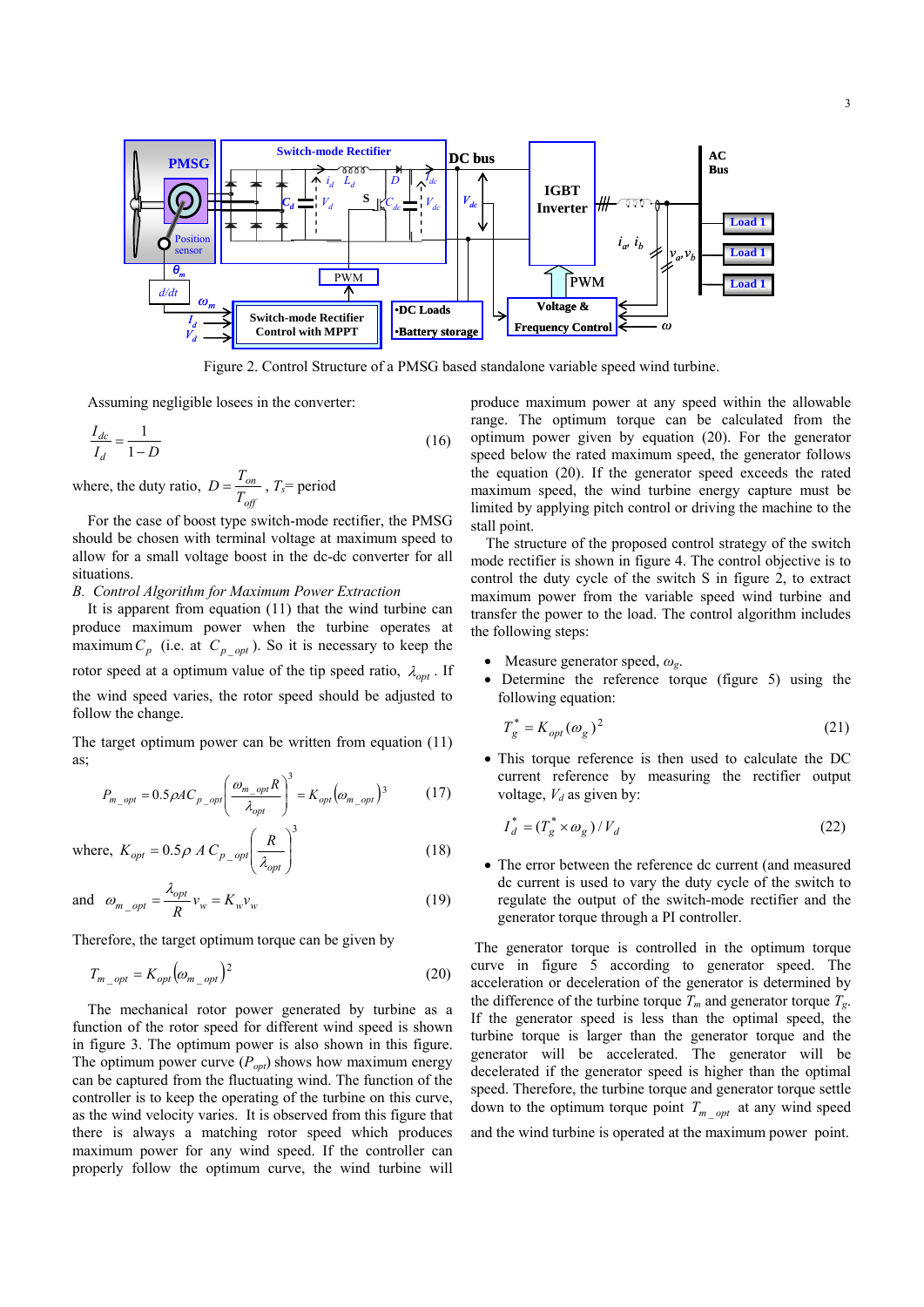For example (considering figure 3), if the PMSG operating at point '**a**' and wind speed increases from  $v_{w1}$  to  $v_{w2}$  (point **b**), the additional power and hence torque causes the PMSG to accelerate. The accelerating torque is the difference between the turbine mechanical torque and the torque given by the optimum curve. Finally, the generator will reach the point '**c**' where the accelerating torque is zero. A similar situation occurs when the wind velocity decreases. This is also shown in figure 6 (c).

In the proposed method, the wind speed is not required to be monitored and therefore, it is a simple output maximization control method without wind speed sensor (anemometer).



Figure 3. Mechanical power generated by turbine as a function of the rotor speed for different wind speed.



Figure 4. Control strategy of the switch-mode rectifier.



Figure 5. Generator torque reference versus speed.

#### IV. RESULTS AND DISCUSSIONS

 The model of the PMSG based variable speed wind turbine system of figure 2 is built using Matlab/Simpower dynamic system simulation software. The simulation model is developed based on a Kollmorgen 5.5 kW industrial permanent magnet synchronous machine. The parameters of the Turbine and PMSG used are given in Table I. The power converter and the control algorithm are also implemented and included in the model. The sampling time used for the simulation is 20  $\mu$ s.

 Based on the torque regulation of the variable speed wind turbine the operation can be subdivided in three modes as follows:

*Mode I (wind speed < Cut in speed)*: If the wind speed is below the cut in speed (Mode I in figure 5), the power produced by the wind turbine is too low and it is not worth to work with it. So turbine should be shut down.

 *Mode II (wind speed between cut in speed and rated speed*): In this mode, the proposed control strategy is applied and generator follows the torque reference which is given by the equation (21). The blade pitch angle is set to zero to extract maximum power from the wind.

 Figure 6 shows the response of the system for a step change of wind speed from 12 m/s to 9 m/s and to 12 m/s. It is seen from figure 6 (c) that the generated torque reference follows the optimum mechanical torque of the turbine quite well. The generator electromagnetic torque also track the reference torque as shown in figure  $6(d)$ . Figure  $6(e)$  shows the reference dc current and measured DC current. It is observed that the measured DC current follows the reference DC current and regulate the turbine torque to extract maximum power from the wind turbine. Figure  $6(f)$  and  $6(g)$  show the DC link voltage and dc output power, respectively.

 Figure 7 shows optimum torque versus speed as well as generator torque versus speed. Turbine mechanical input power and electrical output powers are shown in figure 8. It is observed that the torque and power follow the optimum curves up to the rated speed.

 The simulation results demonstrate that the controller works very well and shows very good dynamic and steady state performance. The control algorithm can be used to extract maximum power from the variable speed wind turbine under fluctuating wind.

*Mode III (wind speed > rated speed)*: If the generator speed exceeds the rated speed, the wind turbine energy capture must be limited by applying pitch control, stall regulation control or dump load. The excess wind energy can also be utilized by using controlled energy storage devices. In this paper, pitch control is used to regulate the turbine speed when the turbine speed is higher than the rated speed. In this operating region, the generator torque can not follow the optimum torque curve; however the available maximum output can be generated as shown in figure 8.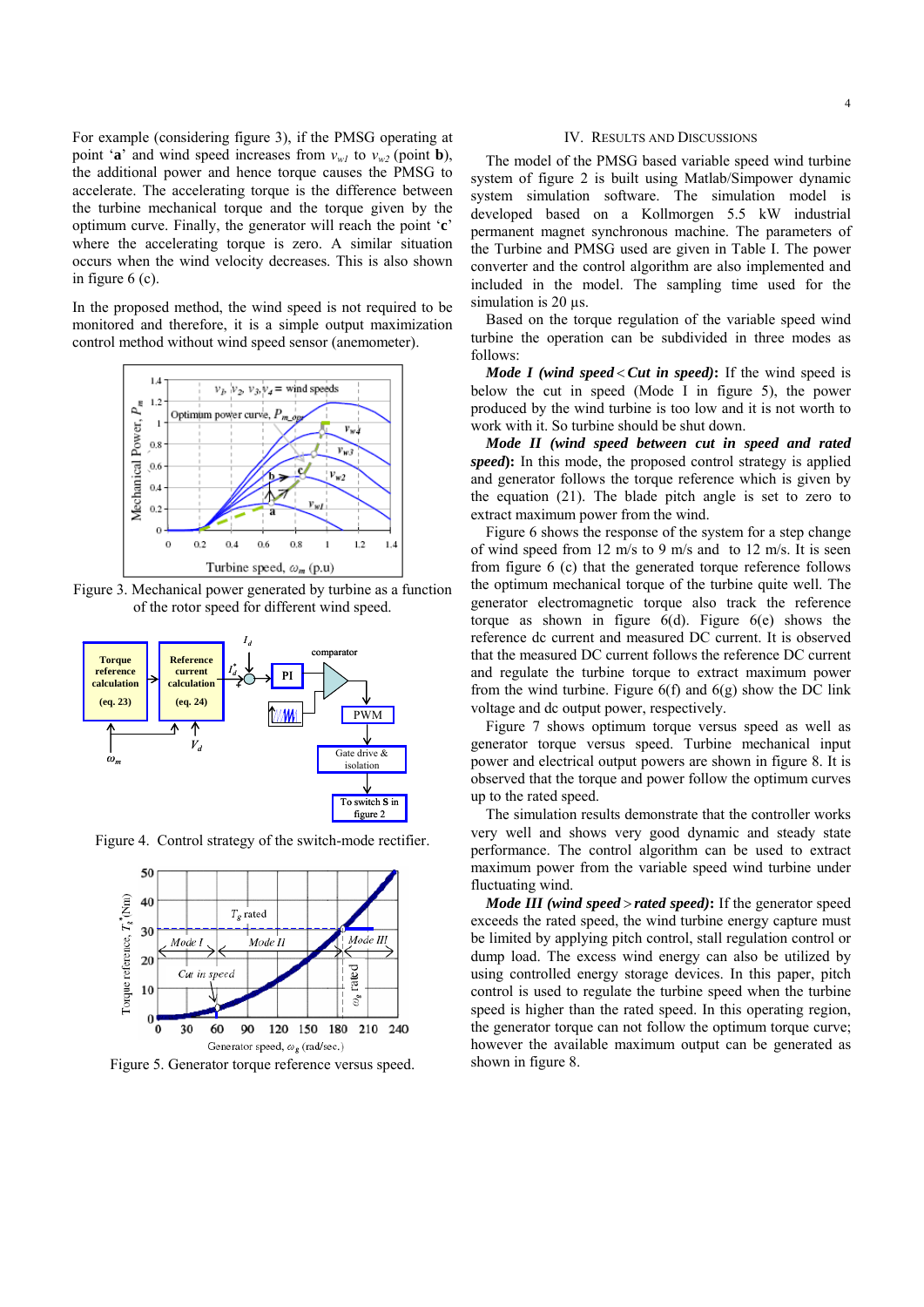



Figure 6. Response of the system for a step change of wind speed from 12 m/s to 9 m/s to 12 m/s.



Figure 7. Optimum torque and generator torque.



Figure 8. Turbine mechanical input power and Electrical output power.

#### V. ACKNOWLEDGMENT

 In this paper, a simple control strategy is proposed to extract maximum power from a PMSG based variable speed wind turbine under fluctuating wind speeds. The modeling of PMSG and wind turbine is presented. The variable speed wind turbine system and the control algorithm are discussed and implemented using MATLAB/Simpower dynamic system simulation software. The simulation results demonstrate that the controller works very well and shows very good dynamic and steady state performance. The controller is capable to maximize output of the variable speed wind turbine under fluctuating wind. The generating system with the proposed maximum power extraction strategy is suitable for a small scale wind turbine installation for remote area power supply.

#### VI. ACKNOWLEDGMENT

 This work is supported by the Australian research Council ARC) and Hydro Tasmania Linkage Grant, K0015166. The authors greatly acknowledge the support and cooperation of hydro Tasmania personnel in providing data and advice on the operation of remote area power supply system.

| Table I: Parameter of the Turbine-Generator system |  |
|----------------------------------------------------|--|
|----------------------------------------------------|--|

| Wind turbine                          |                                                |
|---------------------------------------|------------------------------------------------|
| Density of air                        | $1.225$ Kg/m <sup>3</sup>                      |
| Area swept by blades, A               | $1.06 \text{ m}^2$                             |
| Optimum coefficient, $K_{\text{out}}$ | $8.885 \times 10^{-4}$ Nm/(rad/s) <sup>2</sup> |
| Base wind speed                       | $12 \text{ m/s}$                               |
| <b>PMSG</b>                           |                                                |
| No. of poles                          | 10                                             |
| Rated speed                           | 184 rad/sec                                    |
| Rated current                         | 9 A                                            |
| Armature resistance, R <sub>s</sub>   | $0.425 \Omega$                                 |
| Magnet flux linkage                   | $0.433$ Wb                                     |
| Rated torque                          | 30 Nm                                          |
| Rated power                           | 5.5 KW                                         |